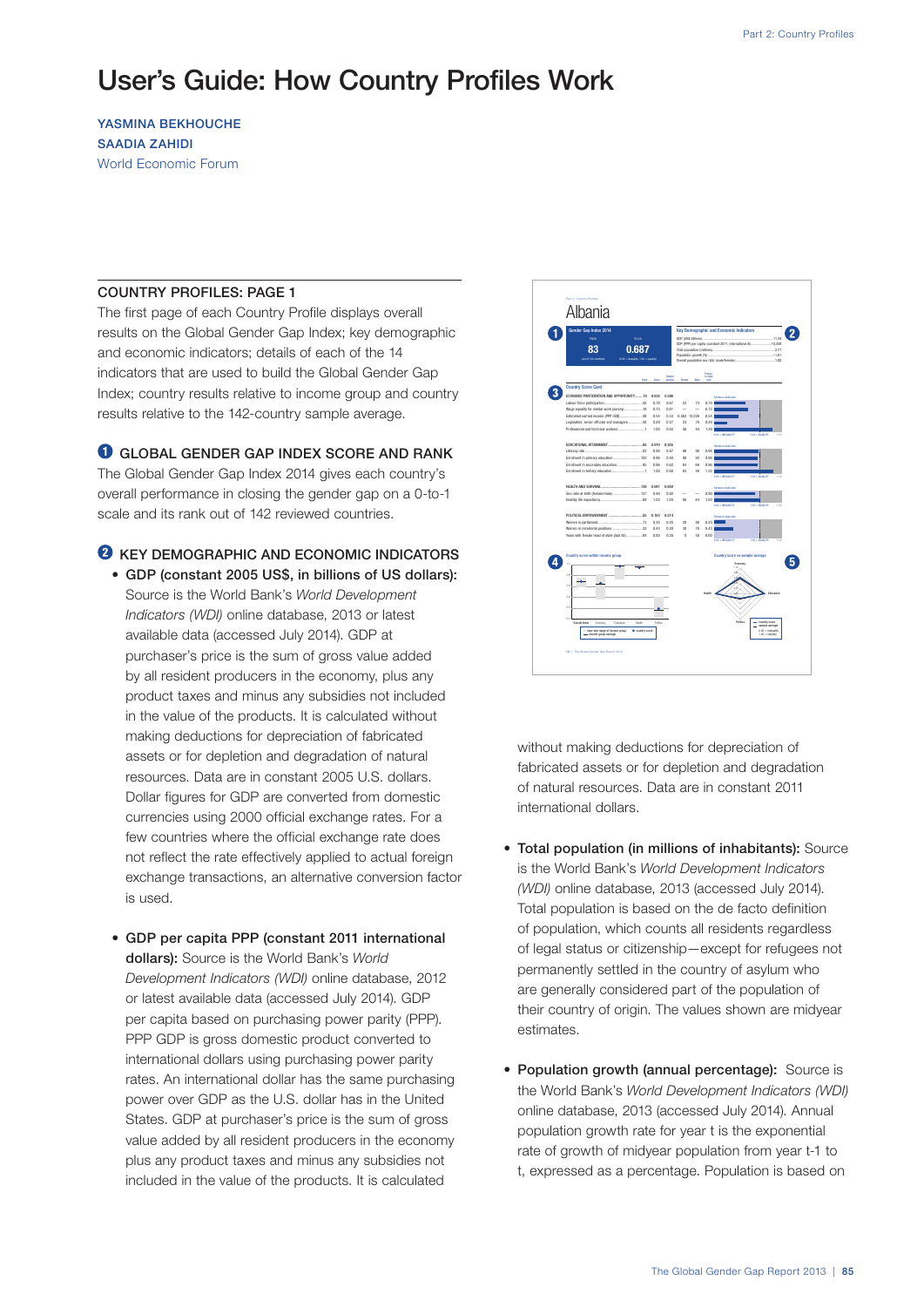the de facto definition of population, which counts all residents regardless of legal status or citizenship except for refugees not permanently settled in the country of asylum who are generally considered part of the population of the country of origin.

• Overall population sex ratio (male/female): Source is the United Nations, Department of Economic and Social Affairs, UN Statistics Division, 2012 or latest available data (accessed July 2014).

## **<sup>6</sup>** GENDER GAP SUBINDEXES

This section provides an overview of each country's rankings and scores on the four subindexes of the *Global Gender Gap Report 2014* and the individual indicators that compose the Index. For each of the variables that enter into the Global Gender Gap Index 2014, column one displays the country's rank; column two displays the country's score; column three displays the populationweighted sample average (142 countries); column four displays the female value; column five displays the male value and, finally, column six displays the female-to-male ratio. To calculate the Index, all ratios were truncated at the equality benchmark of 1 (for more details, please refer to Part 1) and thus the highest score possible is 1—except for the sex ratio at birth (0.944) and the healthy life expectancy (1.06). In the case of countries where women surpass men on particular variables, the reader can refer to the exact female and male values as well as the female-to-male ratio to understand the magnitude of the female advantage.

The bar charts visually display the female-to-male ratio for each of the 14 variables, allowing the reader to see clearly when the female-to-male ratio is above or below the equality benchmark. Values above 1 (the equality benchmark) favour women and values below 1 favour men. Please note that the equality benchmark is 1 for all variables except sex ratio at birth (0.944) and healthy life expectancy (1.06). Therefore, the equality benchmark of 1 in the bar charts for these two variables is not strictly accurate. Finally, in the few cases where the ratio exceeds the scale of the bar chart (which ends at 1.5), the reader should refer to the number under the "female-to-male ratio" column for the actual value.

The female and male values are displayed without decimals in order to facilitate reading. For example, the values for Women in parliament or Women in ministerial positions are on a scale of 0 to 100 and the value of the Years with a female head of state is on a scale of 0 to 50. Due to rounding, data that represent less than six months are displayed as zero, although are fully considered in the construction of the Index. Please refer to the female-overmale ratio in order to see specific values.

## Economic Participation and Opportunity Subindex

- Labour force participation rate, age 15-64 (%): Measures the proportion of a country's working-age population that engages actively in the labour market, either by working or looking for work.<sup>1</sup> Labour force data doesn't take into account workers employed abroad. The source is the ILO, *Key Indicators of the Labour Market, (KILM), 2012* (accessed September 2014).
- Wage equality for similar work (survey). Source is World Economic Forum, *Executive Opinion Survey, 2014.* Response to the survey question, "In your country, for similar work, to what extent are wages for women equal to those of men?"  $(1 = not at all$ significantly below those of men;  $7 =$  fully  $-$  equal to those of men). The data is converted to a female-overmale ratio.
- Estimated Earned Income (PPP US\$): Calculated using the methodology of the United Nations Development Programme (UNDP)'s *Human Development Report 2007/2008* (displayed in technical note 1, addendum, p.361). For purposes of calculating its index, the UNDP caps the estimated earned income at 40,000 PPP US\$. The same methodology has been used in this report. The ratio of nonagricultural wages does not include self-employed workers as of this year.
- Legislators, senior officials and managers: Corresponds to the Major Group 1 for (ISCO-881 and ISCO-08) and Major Group 2 for (ISCO-68). Source is the ILO, *ILOStat, Total employment by occupation, 2013* or latest available data (accessed July 2013). Estimates for countries that have implemented the International Standard Classification of Occupations (ISCO-08) are not strictly comparable with those for countries using the previous classification (ISCO-88) and (ISCO-68).
- Professional and technical workers: Corresponds to the sum of Major Groups 2 and 3 for (ISCO-88 and ISCO-08) and to Major Group 0/1 for (ISCO-68). The source is the ILO, *ILOStat, Total employment by occupation, 2010* or latest available data (accessed August 2012). When not available data is sourced from United Nations Development Programme, *Human Development Report 2009.* Estimates for countries that have implemented the International Standard Classification of Occupations (ISCO-08) are not strictly comparable with those for countries using the previous classification (ISCO-88) or (ISCO-68).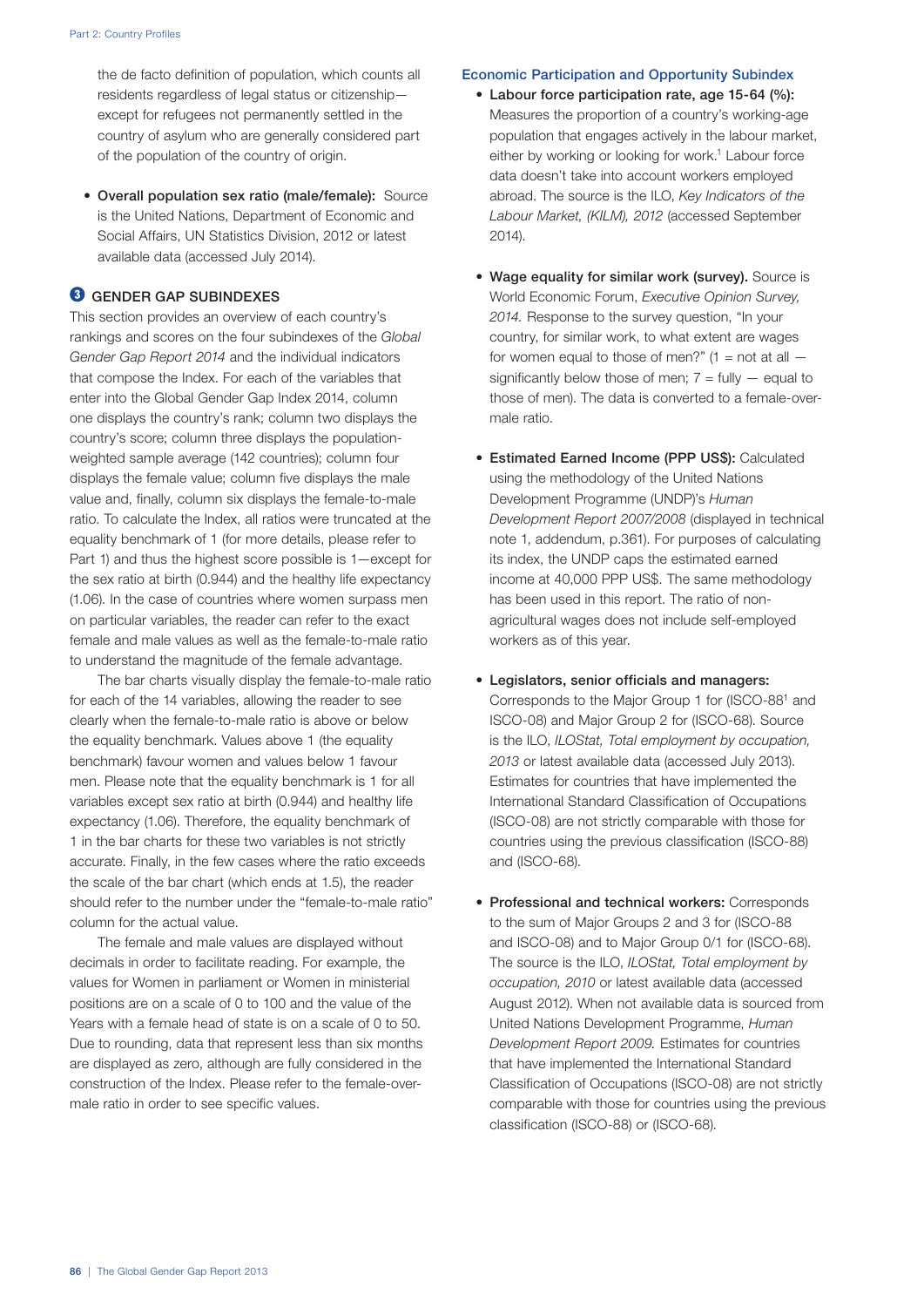### Educational Attainment Subindex

- Literacy rate (%): Percentage of population aged 15 years and over who can both read and write with understanding a short simple statement on his/her everyday life. Generally, 'literacy' also encompasses 'numeracy', the ability to make simple arithmetic calculations. Source is UNESCO Institute for Statistics, *Education Indicators, 2013* or latest data available (accessed June 2014). When not available data is sourced from United Nations Development Programme, *Human Development Reports 2009,* the most recent year available between 1997 and 2007.
- Enrolment in primary education (%): Total number of pupils or students in the theoretical age group for primary education enrolled in that level, expressed as a percentage of the total population in that age group. Source is UNESCO, Institute for Statistics, *Education Indicators, 2013* or latest available data (accessed June 2014).
- Enrolment in secondary education (%): Total number of pupils or students in the theoretical age group for secondary education enrolled in that level, expressed as a percentage of the total population in that age group. The source is UNESCO, Institute for Statistics, *Education Indicators, 2013* or latest available data (accessed June 2014).
- Enrolment in tertiary education (%): Total enrolment in tertiary education (ISCED 5 and 6), regardless of age, expressed as a percentage of the total population of the five-year age group that has left secondary school. Tertiary gross enrolment data should be examined within the context of a country structure regarding military service as well as propensity of student to seek education abroad. Source is UNESCO, Institute for Statistics, *Education Indicators, 2013* or latest available data (accessed June 2014).

## Health and Survival Subindex

- Sex ratio at birth (female/male): Refers to the number of boys born alive per 100 girls born alive. The data is converted to a female over male value. Source is Central Intelligence Agency, *The CIA World Factbook,* data updated weekly, 2014 (accessed July 2014).
- Healthy life expectancy: Average number of years that a person can expect to live in "full health" by taking into account years lived in less than full health due to disease and/or injury. Source is World Health Organisation, *Global Health Observatory* database, data from 2012 (accessed July 2014). Significant variations may occur compared to last year's data (which dated from 2007) as the data are no longer strictly comparable.

## Political Empowerment Subindex

- Women in parliament: Percentage of women in the lower or single House. Source is the Inter-Parliamentary Union, *National Women in Parliaments.* The data reflect information provided by National Parliaments by 1 May 2014.
- Women in ministerial positions: Percentage of women holding ministerial portfolios. Some overlap between ministers and heads of state that also hold a ministerial portfolio may occur. Source is the Inter-Parliamentary Union, *Women in Politics 2014,* reflecting appointments up to 1 January 2014. The data is updated every two years.
- Years with female head of state (last 50): The abbreviation "female head of state" is used to describe an elected female head of state or head of government. The source is World Economic Forum calculations, 30 June 2014.

Data updates are not made in all major international databases annually. The threshold applied for all data is 1997. Some data points from the 2012 *Report* were repeated in order to be able to include a limited set of countries in the Report. This includes Fiji (legislators, senior officials and managers); Bahamas, China, Fiji and Yemen (professional and technical workers); Brazil and Singapore (enrolment in primary education); and Côte d'Ivoire, India, Nigeria, Singapore, Brazil (tertiary education).

# **O** PERFORMANCE RELATIVE TO INCOME GROUP

The chart in the bottom left-hand side compares the country's index and subindexes scores with its income group maximum, minimum and average values. There are four different income groups: low income, lower-middle income, upper-middle income and high income). The income classifications are taken from the World Bank. Further details can be found in Table A2 of Appendix A.

## **O** PERFORMANCE RELATIVE TO SAMPLE AVERAGE

The chart in the bottom right-hand side compares the country's score for each of the four subindexes of *The Global Gender Gap Report 2014* with the average score weighted by population across all 142 countries. The centre of the chart corresponds to the lowest possible score (0), while the outermost corners of the chart correspond to the highest possible score (1), or equality. Please note that the equality benchmark is 1 for all variables, except sex ratio at birth (0.944) and healthy life expectancy (1.06). Therefore, the equality benchmark of 1 for the Health and Survival subindex is not strictly accurate.

.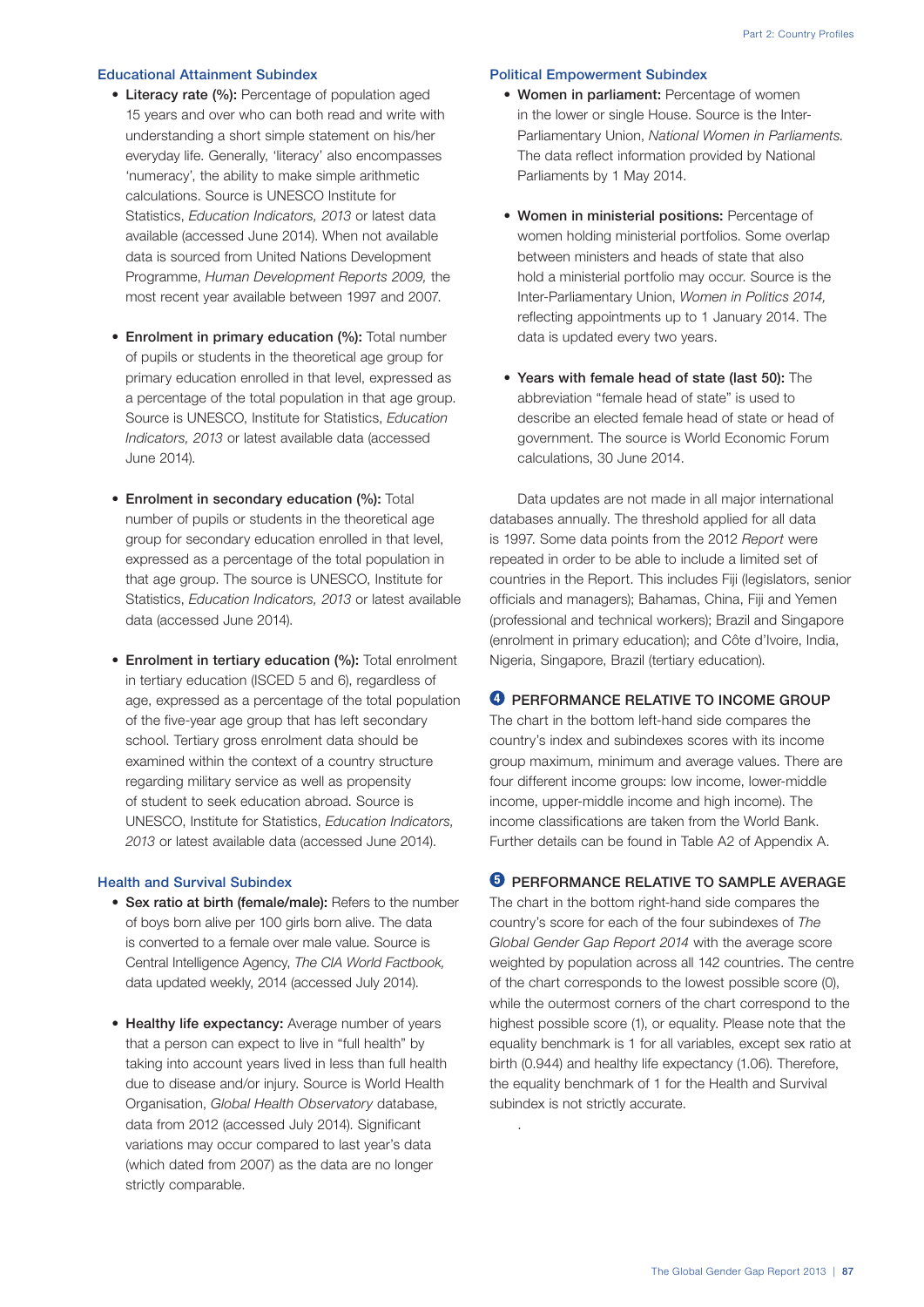## COUNTRY PROFILES: PAGE 2

The second page of each Country Profile displays each countries evolution on the overall index and on the subindexes, both numerically and visually. In addition, this page provides nearly 50 contextual indicators for each country.

# **C** EVOLUTION 2006-2014

The first section of the second page of each Country Profile presents the evolution of that country's overall performance in the Global Gender Gap Index from 2006 to 2014 (or a shorter period if a country was included after 2006) and in the four subindexes (Economic Participation and Opportunity, Educational Attainment, Health and Survival and Political Empowerment), measured by changes in rank and score (on a 0-to-1 scale).

# **TREND 2006 - 2013**

The second section of this page provides a graph depicting the evolution of the country's performance across the overall Gender Gap Index and the four subindexes (on a 0-to-1 scale) over the past nine years.

# **G** SELECTED CONTEXTUAL DATA

The last section compiles a selection of data that provide a more comprehensive overview of the country's gender gap, and includes social and policy indicators. These data were not used to calculate the Global Gender Gap Index 2014. The indicators in this section are displayed in six broad categories: Employment and Leadership; Science, Technology and Research; Health; Marriage and Childbearing; Childcare Ecosystem; and Rights and Norms. When both data are available and relevant, female data are displayed first in blue and male data are displayed second in black.

## Employment and Leadership

- Female, male adult unemployment (as % of female, male labour force): Source is the World Bank's *World Development Indicators (WDI)* online database, 2013 or latest available data (accessed July 2014). Unemployment refers to the share of the labour force that is without work but available for and seeking employment. Definitions of labour force and unemployment differ by country.
- Female, male part-time employment (as % of total female, male employment): Source is the World Bank's *World Development Indicators (WDI*) online database, 2012 or latest available data (accessed July 2014). Part-time employment refers to regular employment in which working time is substantially less than normal. Definitions of part-time employment differ by country.



- Female, male workers in informal employment (% of non-agricultural employment): Source is the International Labour Organization's *Laborsta* online database, Informal economy, cross-country database, 2010 or latest available data, (accessed July 2014). Excludes employment in agriculture, hunting, forestry and fishing activities.
- Share of women employed in the non-agricultural sector (% of total non-agricultural employment): Source is the World Bank's *World Development Indicators (WDI)* online database, 2012 or latest available data (accessed July 2014). Measures the share of female workers in the non-agricultural sector (industry and services), expressed as a percentage of total employment in the non-agricultural sector. Industries include mining and quarrying (including oil production), manufacturing, construction, electricity, gas, and water. Services include wholesale and retail trade and restaurants and hotels; transport, storage, and communications; financing, insurance, real estate, and business services; and community, social, and personal services.
- Average minutes spent per day in unpaid work (female, male): Source is the OECD Database on Gender Equality (accessed August 2014). Measures the average minutes spent per day in unpaid work including routine housework, shopping, care for household members, care for non-household members volunteering, travel related to household activities and other unpaid activities for men and women aged 15-64 years.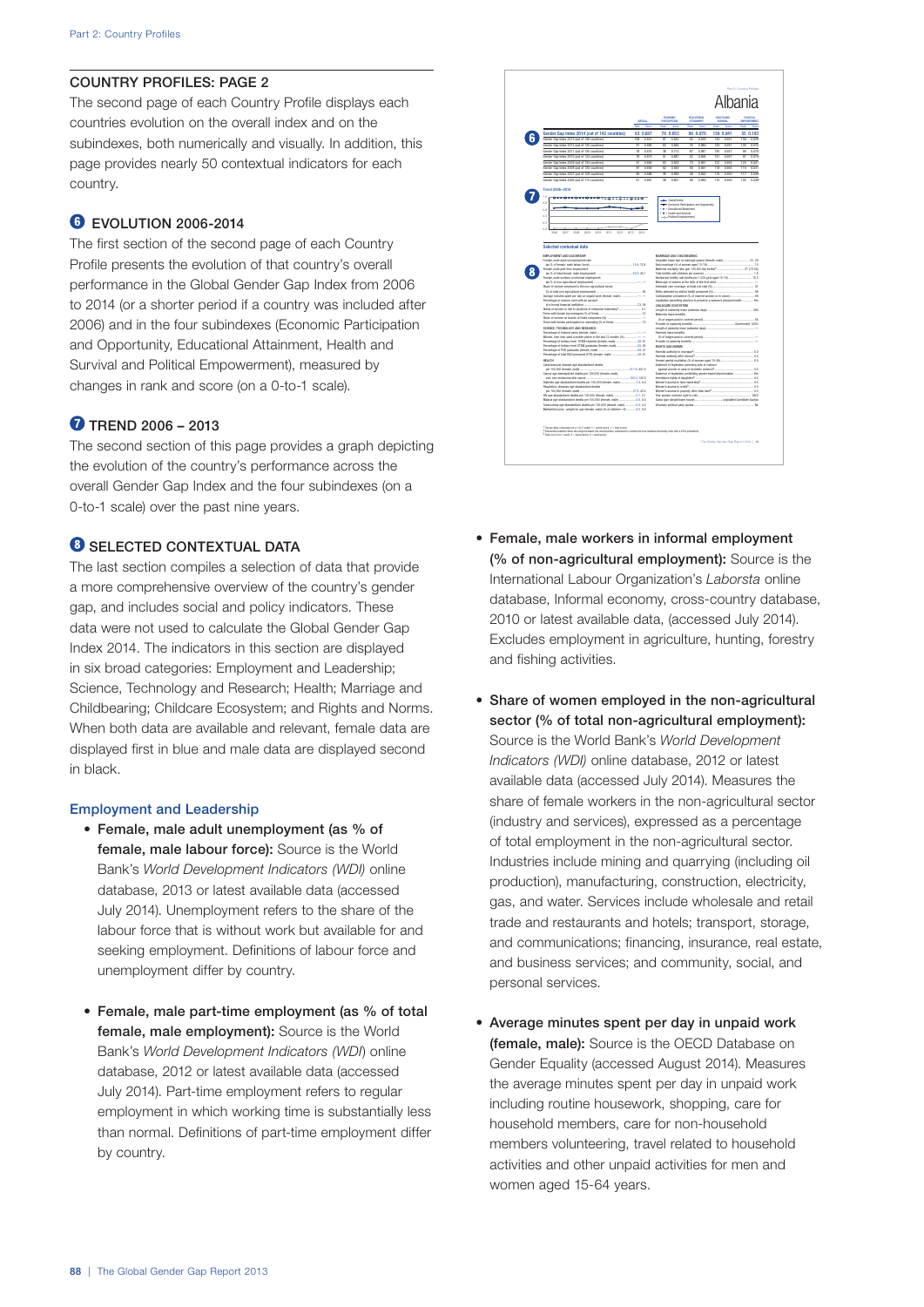- Percentage of women, men with an account at a formal financial institution: Source is the World Bank's *Global Financial Inclusion (Global Findex)* online database 2011 (accessed July 2014). Measures the percentage of men and women with an account (self or together with someone else) at a bank, credit union, another financial institution (e.g., cooperative, microfinance institution), or the post office (if applicable) including respondents who reported having a debit card.
- Ability of women to rise to positions of enterprise leadership: Source is the World Economic Forum's *Executive Opinion Survey 2014.* The survey question is as follows: "In your country, to what extent do businesses provide women the same opportunities as men to rise to positions of leadership?  $(1 = not at$ all, women have no opportunities to rise to positions of leadership;  $7 =$  Extensive, women have equal opportunities of leadership)".
- Firms with female top managers (% of firms): Source is the World Bank's *World Development Indicators (WDI)* online database, 2013 or latest available data (accessed September 2014). Refers to the percentage of firms in the private sector who have females as top managers. Top manager refers to the highest-ranking manager or CEO of the establishment. This person may be the owner if he/she works as the manager of the firm. The results are based on surveys of more than 100,000 private firms.
- Share of women on boards of listed companies (%): Source is the OECD *iLibrary* online database, 2009 (accessed August 2014). The share of women on company boards is derived by calculating countryaverages of the percentages of women among the members of the board of directors of each company in the OECD ORBIS dataset. The calculation is restricted to companies with at least two board members. The share is also derived for the subset of listed companies.
- Firms with female participation in ownership (% of firms): Source is the World Bank's, *World Development Indicators* online database, 2013 or latest available data (accessed July 2014). Measures the percentage of firms with a woman among the principal owners.

#### Science, Technology and Research

• Percentage of Internet users (female, male): Source is the International Telecommunications Union (ITU), (accessed July 2014). Refers to the proportion of individuals who used the Internet from any location in the last twelve months.

- Women, men who used a mobile cellular telephone in the last 12 months (% of total population): Source is previously unpublished data, ITU World Telecommunication/ICT Indicators database, Gender ICT statistics, 2012 or latest available data (accessed July 2014). Measures the proportion of individuals who used a mobile telephone in the last twelve months.
- Percentage of tertiary-level STEM students, (female, male): Source is the UNESCO Institute for Statistics (UIS) database (accessed July 2014). Measures the percentage of female and male students enrolled in ISCED 6 and ISCED7 programmes in Science, Engineering, Manufacturing and Construction (% of total number of enrolments).
- Percentage of tertiary-level STEM graduates, (female, male): Source is UNESCO Institute for Statistics (UIS) database (accessed July 2014). Measures the percentage of female and male graduates in ISCED 6 and ISCED 7 programmes from Science, Engineering, Manufacturing and Construction (% of total number of graduates).
- Percentage of PhD graduates (female, male): Source is UNESCO Institute for Statistics (UIS) database (accessed July 2014). Measures the percentage of female graduates from tertiary ISCED6 programmes that lead to the award of an advanced research qualification. The programmes are devoted to advanced study and original research and not based on course-work only.
- Percentage of total R&D personnel (FTE, female, male): Source is UNESCO Institute for Statistics (UIS) database (accessed July 2014). Measures the percentage of male and female workers employed directly in Research and Development (R&D), as well as those providing direct services such as R&D managers, administrators and clerical staff. People providing indirect services such as canteen and security staff are excluded.

## **Health**

• Cardiovascular disease, age-standardized deaths per 100,000 (female, male): Source is the World Health Organization *Global Health Estimates 2013: Deaths by Cause, Age and Sex by Country 2000-2012* (accessed August 2014).Measures the age-standardized death rates per 100,000 for cardiovascular diseases, including rheumatic heart disease, hypertensive heart disease, ischaemic heart disease, stroke, cardiomyopathy, myocardities and endocarditis.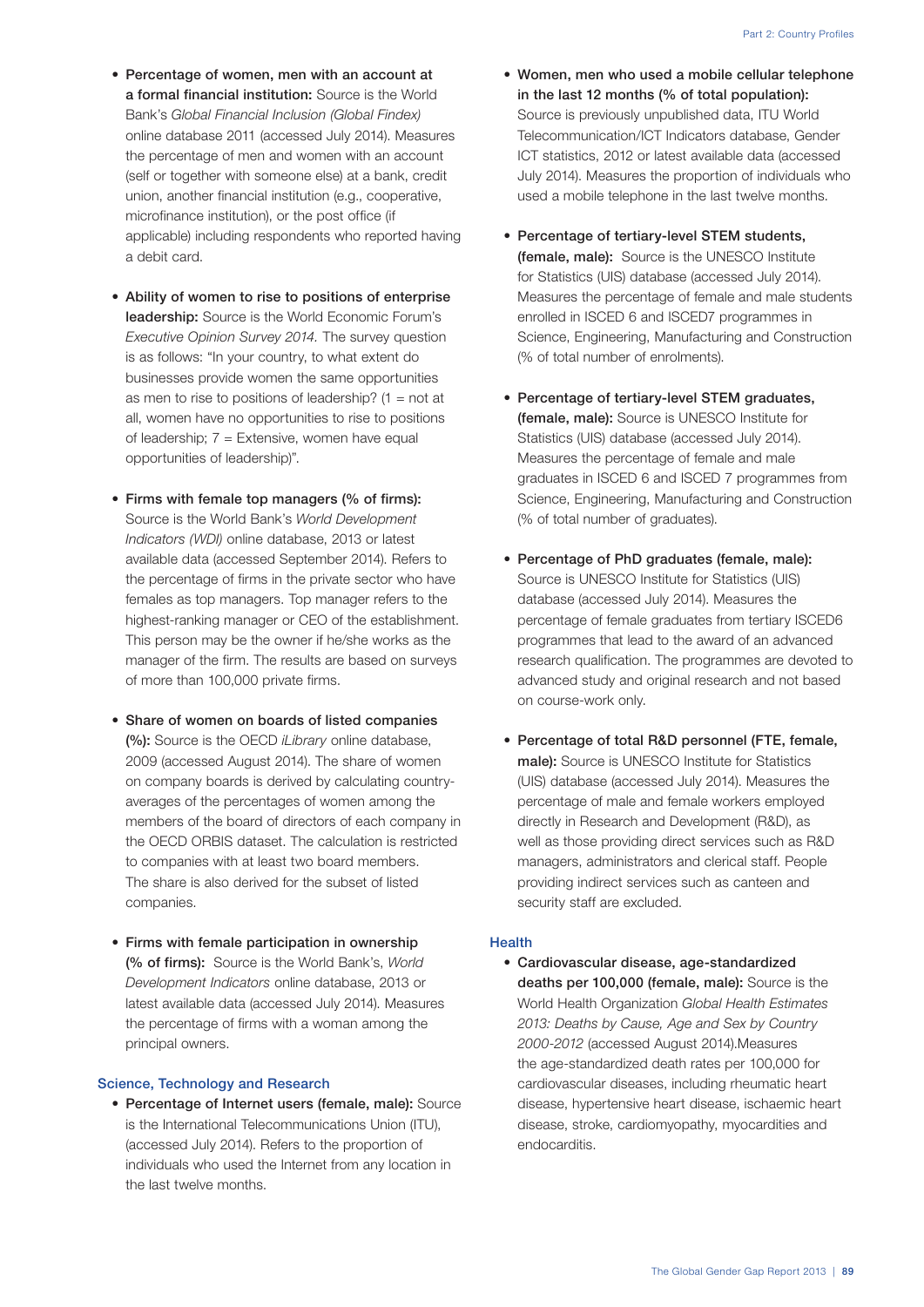- Cancer age-standardized deaths per 100,000 (female, male): Source is the World Health Organization *Global Health Estimates 2013: Deaths by Cause, Age and Sex by Country 2000-2012* (accessed August 2014). Measures age standardized death rate per 100,000 for malignant neoplasms, including mouth and oropharynx cancer, oesophagus cancer, stomach cancer, colon and rectum cancer, liver cancer, pancreas cancer, trachea, bronchus and lung cancers, melanoma and skin cancer, breast cancer, cervix uteri cancer, corpus uteri cancer, ovary cancer, prostate cancer, bladder cancer, lymphomas and multiple myeloma, leukaemia and other malignant neoplasms.
- Diabetes age-standardized deaths per 100,000 (female, male): Source is the World Health Organization *Global Health Estimates 2013: Deaths by Cause, Age and Sex by Country 2000-2012* (accessed August 2014). Measures age-standardized death rate per 100,000 for diabetes mellitus.
- Respiratory diseases age-standardized deaths per 100,000 (female, male): Source is the World Health Organization *Global Health Estimates 2013: Deaths by Cause, Age and Sex by Country 2000-2012* (accessed August 2014). Measures age-standardized death rate per 100,000 for chronic respiratory disease, including chronic obstructive pulmonary disease and asthma.
- HIV/AIDS age-standardized deaths per 100,000 (female, male): Source is World Health Organization Global Health Estimates 2013: Deaths by Cause, Age and Sex by Country 2000-2012 (accessed August 2014). Measures age-standardized death rate per 100,000 by HIV/AIDS.
- Malaria age-standardized deaths per 100,000 (female, male): Source is World Health Organization *Global Health Estimates 2013: Deaths by Cause, Age and Sex by Country 2000-2012* (accessed August 2014). Measures age-standardized death rate per 100,000 for malaria.
- Tuberculosis age-standardized deaths per 100,000 (female, male): Source is the World Health Organization *Global Health Estimates 2013: Deaths by Cause, Age and Sex by Country 2000-2012* (accessed August 2014). Measures age-standardized death rate per 100,000 for tuberculosis.

• Malnutrition prevalence, weight for age (female, male) (% of children under 5): Source is the World Bank, *World Development Indicators, (WDI)* online database, 2012 or latest available data (accessed July 2014). Measures the prevalence of child malnutrition is the percentage of children under age 5 whose weight for age is more than two standard deviations below the median for the international reference population ages 0-59 months. Data are based on the WHO's child growth standards released in 2006.

## Marriage and Childbearing

- Singulate mean age at marriage (years) (female, male): The source is the United Nations Statistics Division, *Statistics and Indicators on Women and Men, 2013* or latest available data (accessed July 2014). The singulate mean age at marriage is an estimate of the average number of years lived in the single state among those who marry before age 50.
- Early marriage (% women, aged 15-19): Source is the OECD's *Gender, Institutions and Development Database 2012 (GID-DB)* (accessed July 2014). Measures the percentage of women married between 15 to 19 years of age.
- Maternal mortality ratio (per 100,000 live births): Source is the World Health Organization's *Global Health Observatory, Health-related Millennium Development Goals, Maternal Health, 2013* (accessed July 2014). Maternal mortality ratio (MMR) is the annual number of female deaths from any cause related to or aggravated by pregnancy or its management (excluding accidental or incidental causes) during pregnancy and childbirth or within 42 days of termination of pregnancy, irrespective of the duration and site of the pregnancy, per 100,000 live births, for a specified year.
- Total fertility rate (per woman): Source is the World Health Organization's *Global Health Observatory, World Health Statistics, Demographic and Socioeconomic Statistics, 2012* (accessed July 2014). Measures the average number of children a hypothetical cohort of women would have at the end of their reproductive period if they were subject during their whole lives to the fertility rates of a given period and if they were not subject to mortality.
- Adolescent fertility rate (births per 1,000 girls aged 15-19): Source is the World Bank, *World Development Indicators 2012* or latest available data (accessed July 2014). Measures the number of births per 1,000 women aged 15-19.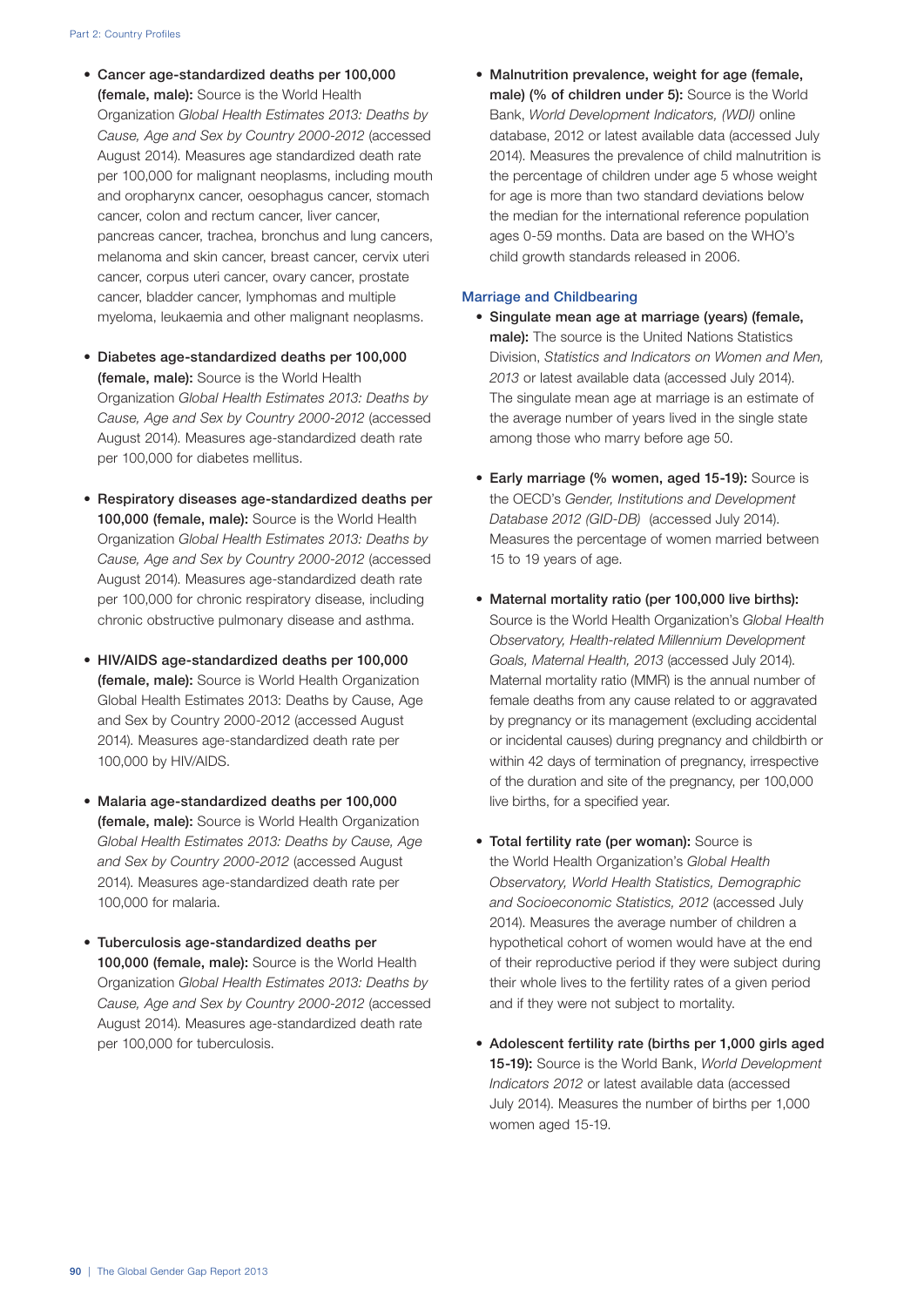- Mean age of women at the birth of the first child: Source is OECD's *Family Database (The Structure of Families – Fertility Indicators) 2009* or latest available data (accessed July 2014). The mean age of mothers at first child's birth is defined as the average completed year of age of women when their first child is born.
- Antenatal care coverage at least one visit (%): Source is the World Health Organization's *Global Health Observatory, Health-related Millennium Development Goals, Maternal Health, 2013* or latest available data (accessed July 2014). Measures the percentage of women aged 15-49 with a live birth in a given time period who received antenatal care provided by skilled health personnel (doctors, nurses or midwives) at least once during pregnancy.
- Births attended by skilled health personnel (%): Source is the World Health Organization's *Global Health Observatory, Health-related Millennium Development Goals, Maternal Health, 2013* or latest available data (accessed July 2014). Measures the percentage of live births attended by skilled health personnel in a given period of time.
- Contraceptive prevalence, married women or in-union (% any method): Source is the World Health Organization's *Global Health Observatory, Healthrelated Millennium Development Goals, Maternal Health, 2012* or latest available data (accessed July 2014). Measures the percentage of women aged 15-49 years, married or in-union, who are currently using, or whose sexual partner is using, at least one method of contraception, regardless of the method used.
- Existence of legislation permitting abortion to preserve a woman's physical health: Source is the United Nations, Department of Economic and Social Affairs, Population Division, 2011 (accessed July 2014).

## Childcare Ecosystem

- Length maternity leave (calendar days), Maternity leave benefits (% of wages paid in covered period) and Provider of maternity benefits: Source is the World Bank and the International Finance Corporation's *Women, Business and Law Dataset – Economy Snapshots 2014* (accessed July 2014). The last update was in April 2013.
- Length of paternity leave (calendar days), Paternity leave benefits (% of wages paid in covered period) and Provider of paternity benefits: Source is the World Bank and the International Finance Corporation's *Women, Business and Law Dataset – Economy Snapshots 2014* (accessed July 2014). The last update was in April 2013.

## Rights and Norms

- Parental authority in marriage and Parental authority after divorce: Source is the OECD's *Gender, Institutions and Development Database 2012 (GID-DB)* (accessed July 2014). The numbers are on a 0-to-1 scale, where 1 is the worst possible score and 0 the best possible score. Parental authority in marriage refers to legal guardianship of a child during marriage and parental authority after divorce to custody rights over a child after divorce.
- Female genital mutilation: Source is the OECD's *Gender, Institutions and Development Database 2012 (GID-DB)* (accessed July 2014). Measures the percentage of women aged 15-49 who have undergone female genital mutilation, as defined by the World Health Organization.
- Existence of legislation punishing acts of violence against women in case of domestic violence: Source is the OECD's *Gender, Institutions and Development Database 2012 (GID-DB)* (accessed July 2014). The variable takes a value of 0 when there is specific legislation in place, 0.25 when there is specific legislation in place but there are widespread reported problems with implementation, 0.5 when there is general legislation in place or specific legislation is inadequate, 0.75 when legislation is being planned, drafted or reviewed or existing legislation is highly inadequate and 1 when there is no legislation.
- Existence of legislation prohibiting gender-based discrimination: Source is the World Economic Forum's *Policy Frameworks for Gender Equality Survey 2011, 2012 and 2013.*
- Inheritance rights of daughters: Source is the OECD's *Gender, Institutions and Development Database 2012 (GID-DB)* (accessed July 2014). The numbers are on a 0-to-1 scale, where 1 is the worst possible score and 0 the best possible score.
- Women's access to land ownership, Women's access to credit, and Women's access to property other than land: Source is the OECD's *Gender, Institutions and Development Database 2012 (GID-DB)* (accessed June 2014). The numbers are on a 0-to-1 scale, where 1 is the worst possible score and 0 the best possible score.